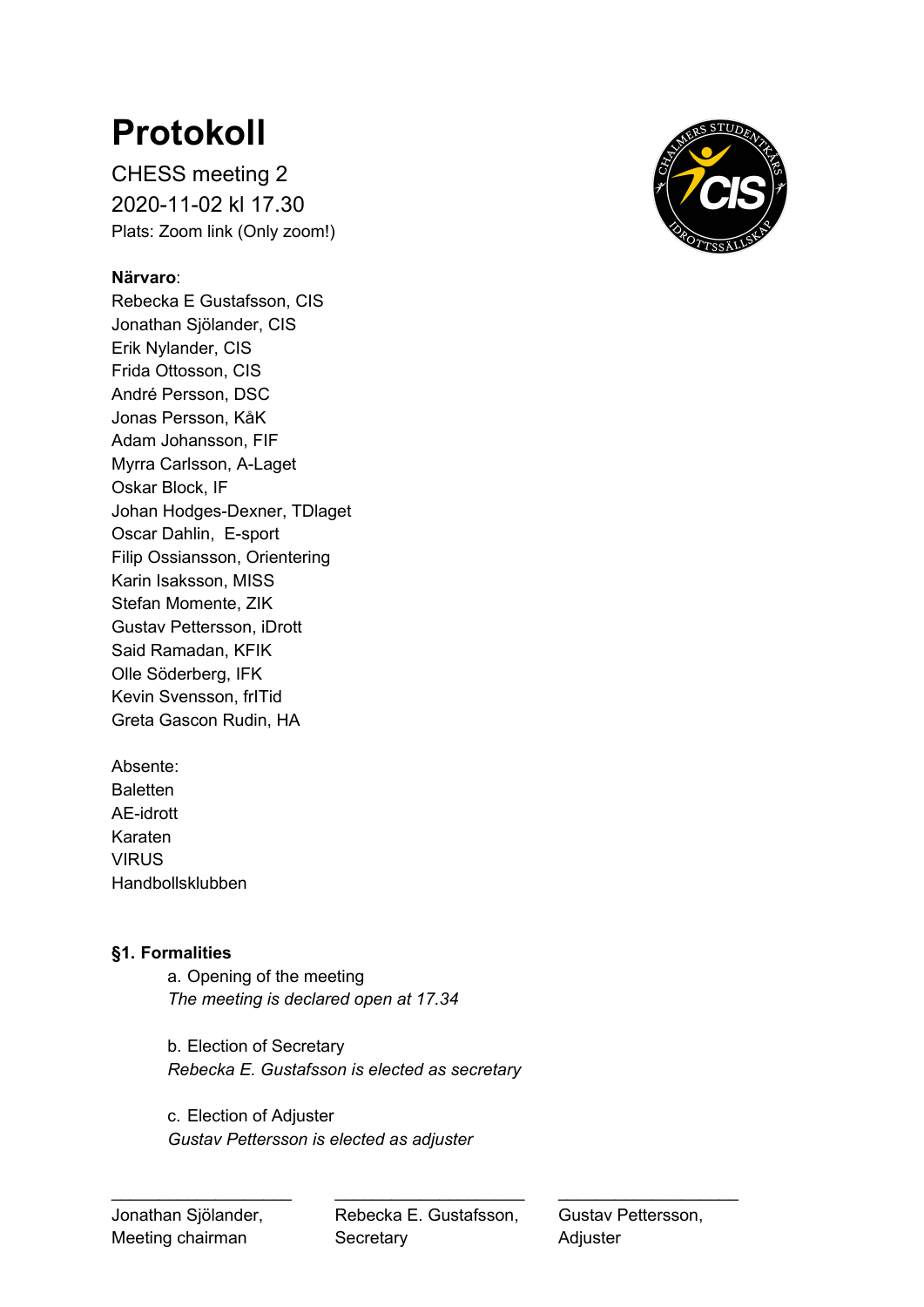d. Acknowledgment of agenda

*Premises Officer wishes to add a point about the necessity of current bookings. Point added in* **§5.**

*Error in the Agenda in §6. Meeting #2 removed.*

*The Agenda was approved with changes*

## **§2. Motionshallen**

a. Result of survey to users of the Gym hall

*The majority is satisfied with the new time slots in Gym hall. TimeEdit works well. A minority wants to change the times.*

b. Next semester

*No recalculation now of the times in Gym Hall. Changes in Friday's schedule: frITid extends their time with 15 min, to 17:30. TD-laget and thereafter Droopy move their times forward a quarter. The changes start from today.*

*A recalculation will be made at CHESS #4.*

- c. KåK, messages about motionshallen
- *The proposal for a Pingis-table has been sent to HA but won't be prioritized during 2020.*
- *KåK wants to be informed as fast as possible if there is anything damaged/ need to be fixed in Gym Hall, with date and time when it has been seen.*

# **§4. Presentation of each section**

a. How are the activities going?

*ZIK - try to do classes on Zoom. Promote students to train. FIF - got restrictions from their programme 2-3 weeks ago. Had a running challenge with the section and zoom-class. No big participation but it works well. KFIK - planning challenges and zoom-classes. IFK - planning zoom-class and livestream. Charing training tips from YouTube.*

*CIS - interpret the new restrictions from FHM and RF as the outdoor activities also should be avoided. Strava is a good app for tracking running (and cycling).*

\_\_\_\_\_\_\_\_\_\_\_\_\_\_\_\_\_\_\_ \_\_\_\_\_\_\_\_\_\_\_\_\_\_\_\_\_\_\_\_ \_\_\_\_\_\_\_\_\_\_\_\_\_\_\_\_\_\_\_